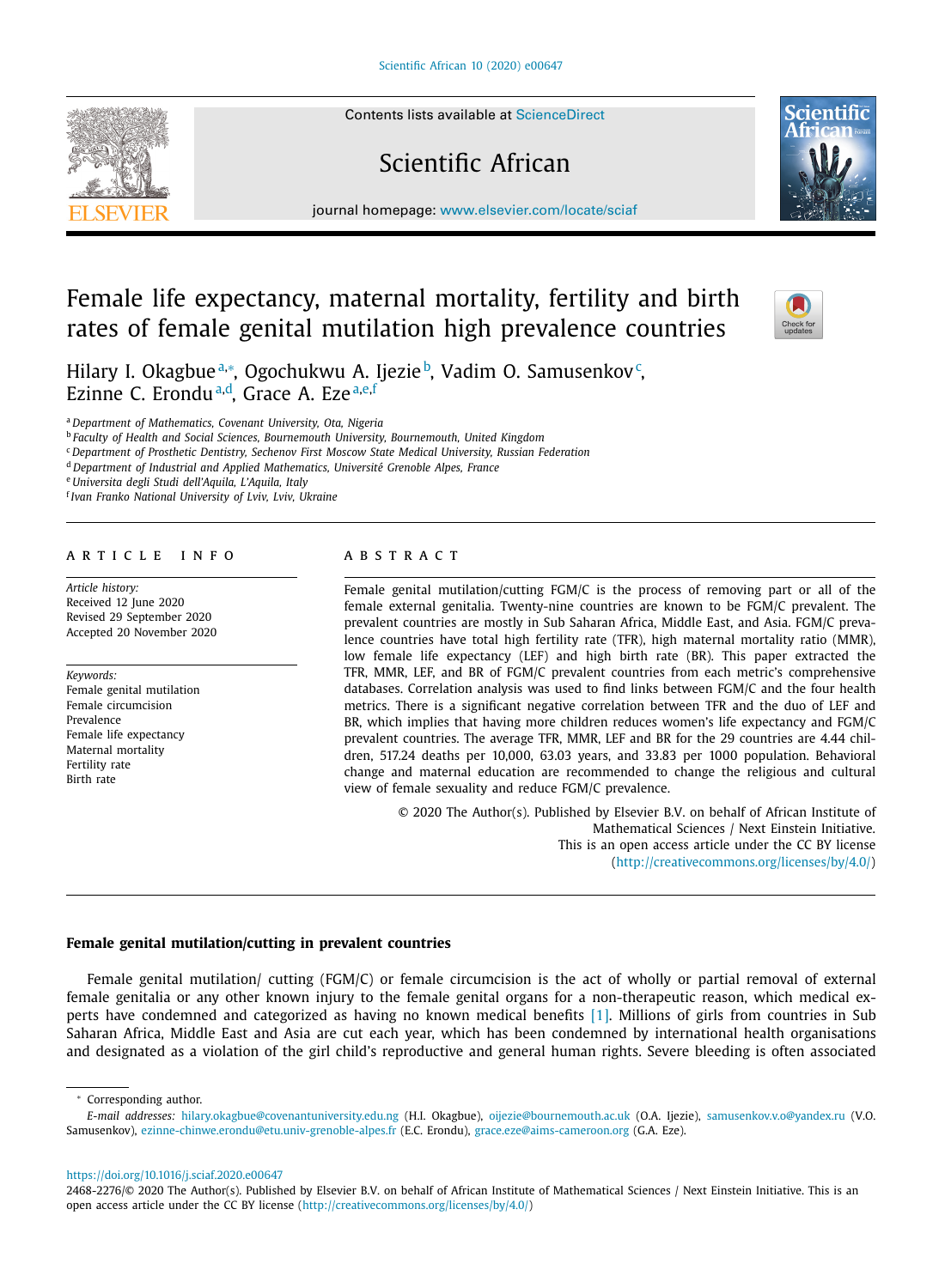with FGM/C and the use of contaminated instruments in the process exposes the victim to Hepatitis B virus (HBV), human immunodeficiency virus (HIV), human papillomavirus (HPV) and other sexually transmitted infections [\[2\].](#page-3-0) Other adverse manifestations of FGM/C include urinary difficulties and incontinence [\[3\],](#page-3-0) cysts, complications during childbirth, sexual dysfunction [\[4\],](#page-3-0) and stillbirth. Women who had undergone FGM/C are more vulnerable to mental health disorders such as depression and trauma [\[5\].](#page-3-0) The riskiest age group is between 0 and 15, and 29 countries are the most prevalent. The list of the countries is contained in the **Supplementary Data**. The risk is not limited to girls in prevalent countries and female chil-dren of immigrants where parents arranged for their female children to travel to their home countries for the exercise [\[6\].](#page-3-0) These present a considerable challenge because the countries hosting the immigrants may not have special training needed to manage FGM/C [\[7\].](#page-3-0) Traditional circumcisers are mandated by their respective communities to carry out the procedure [\[8\].](#page-3-0) At times trained medical personnel is recruited to carry out the procedure which they claim is safer (medicalisation of FGM/C). Both traditional or medicalized procedures are neither recommended nor a shift from conventional circumcision to medicalisation to justify the continuation of the process [\[9\].](#page-3-0) Four types of FGM/C exist, but the health consequences are nearly the same. Although the trend is falling  $[10]$ , the prevalence may not fully represent the true picture as the FGM/C is usually carried discreetly because the practice has been declared illegal, hence many cases remain hidden and not reported, especially in rural and remote settings [\[11\].](#page-3-0) This explains the disparities between the prevalence of FGM/C in rural and urban settings in the prevalent nations of Africa, the Middle East, and Asia [\[12\].](#page-3-0) Hence, FGM/C's regional prevalence in a country may be higher than the national prevalence [\[13\].](#page-3-0) Apart from geographical disparities, ethnic and racial disparities exist in the prevalence [\[14\].](#page-3-0)

Cultural, religious, and social variables are the main predictors of FGM/C [\[15-16\].](#page-3-0) Hence, the practice is seen as a process of deepening and complying with religious obligations. Departure from the practice is taken as a violation of the cultural norm. Regrettably, the practice linked female sexuality to cultural norms and or religious rules to be conformed with to not seem as rebellious to the established rules and processes. Maternal education and occupation [\[17\],](#page-4-0) early marriage and poverty [\[18\]](#page-4-0) and the poor state of health care facilities are significantly associated with the FGM/C incidence. Maternal educational level appears to be the strongest predictor of FGM/C  $[19]$ . The proponents of FGM/C claim that the act ensures sexual chastity, purity, undefiled, modesty [\[20\],](#page-4-0) and helps to reduce infidelity and sexual promiscuity. The claims that the process is supported by religion cannot be substantiated by any religious texts. FGM/C is normative in the prevalent countries and viewed as an acceptable means of lowering libido and hence, controlling female sexuality [\[21\].](#page-4-0) Unfortunately, it is a calculated attempt to control female sexuality and is deeply rooted in gender inequality (most of the prevalent countries are viewed as patriarchal societies because of culture and religion). Reconstructive surgery and deinfibulation are some of the treatment options that can help remedy or alleviate the physiological and psychological effects of FGM/C [\[22\].](#page-4-0)

The paper aims at exploring the female life expectancy (LEF), maternal mortality ratio (MMR), total fertility rate (TFR) and birth rates (BR) of FGM/C high prevalence countries and establish some relationship among the different health indices. The research outcome of linking FGM/C will present key health information to regional and international health organization since it has been established in  $[23]$ , that FGM/C contributes significantly to maternal morbidity and mortality in prevalent countries.

The data used in this paper were obtained as follows: The Percentage of girls and women aged 15 to 49 years who have undergone FGM/C was obtained from  $[24]$  as the data contains the prevalence of the 29 endemic countries in percentages. Fertility rate (children born of a woman), the 2017 estimate was obtained from [\[25\].](#page-4-0) Maternal mortality ratio per 10,000 women, the 2017 estimate was obtained from [\[26\].](#page-4-0) Life expectancy for females, the 2017 estimate was obtained from [\[27\],](#page-4-0) and the birth rate (birth rate per 1000 population) was obtained from [\[28\].](#page-4-0)

Data from the 29 FGM/C prevalent countries were extracted from [\[25-28\]](#page-4-0) and analyzed using Minitab 17.0 software. Descriptive statistics and correlation analysis were performed to determine the relationship among the indices. Furthermore, Kolmogorov-Smirnov (K-S) and Shapiro-Wilk (S-W) tests were conducted as tests for normality.

The mean prevalence of FGM/C in endemic countries is 45% (31.62, 58.39)%. All other descriptive statistics are presented in [Table](#page-2-0) 1. On average, the TFR, MMR, LEF, and BR are 4.44, 517.24, 63.03, and 33.83, respectively. The median estimates in all cases are less than the mean values. Hence the skewness is positive in the five indices. Correlation results presented in [Table](#page-2-0) 2 showed no significant correlation between FGM/C and any of the other four indices. However, significant positive correlations exist between TFR and BR.

On the other hand, significant negative correlations exist between TFR and LEF, MMR and LEF, and LEF and BR. Two normality tests were performed; Kolmogorov–Smirnov (K-S) test and Shapiro–Wilk test (S-W) test. Normality tests presented in [Table](#page-2-0) 3 showed that all but FGM/C is normally distributed. The outcome is expected since the 29 FGM/C prevalence countries have distinct prevalence rates ranging between 0.3% and 98% and the data did not cluster at the center. This partly contributes to the lack of a significant correlation between FGM/C and others.

The estimated average number of children per woman in FGM/C prevalence countries is 4.44. Despite FGM's prevalence, women in FGM/C prevalence countries have more children than those in countries where FGM/C is not prevalent. Could it be that FGM/C reduces the TFR in endemic countries, though this study found a non-significant negative correlation between the two? It could be explained that FGM/C complications reduce the number of children born by women in FGM/C countries. Could it be why the shift from traditional circumcision to medicalisation is because FGM/C could help birth control?

The average maternal mortality ratio per 100,000 live births is 517.24 in FGM/C prevalence countries. This is higher than in most countries where FGM/C is not prevalent. A non-significant positive correlation between FGM/C and MMR implies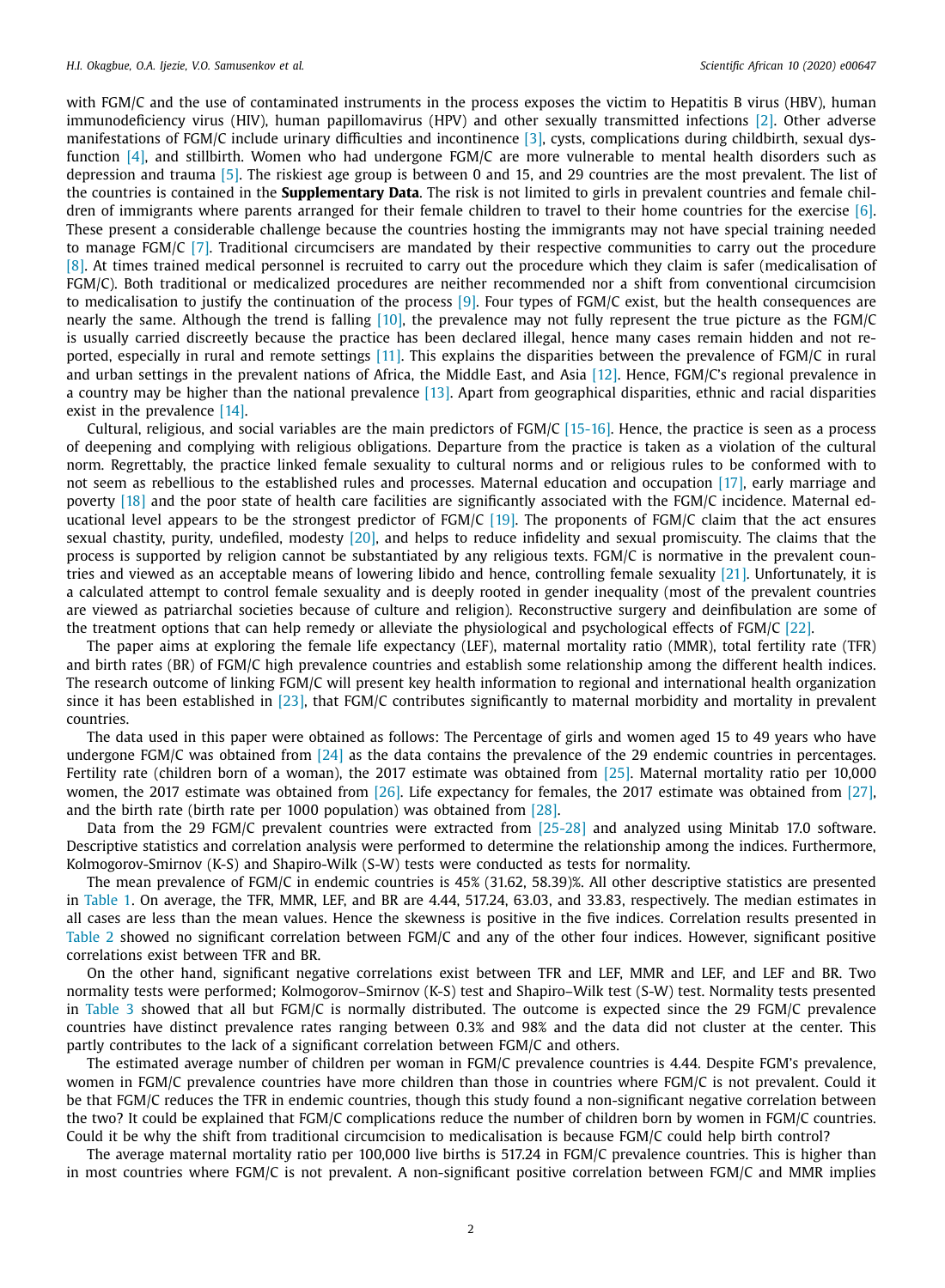<span id="page-2-0"></span>

Descriptive statistics of the five health indices.

| Statistic      | FGM/C   | <b>TFR</b> | <b>MMR</b> | LEF     | <b>BR</b> |
|----------------|---------|------------|------------|---------|-----------|
| Mean           | 45.01   | 4.44       | 517.24     | 63.03   | 33.83     |
| Std. Error     | 6.53    | 0.18       | 51.10      | 1.14    | 1.01      |
| 95% CI LB      | 31.62   | 4.07       | 412.57     | 60.69   | 31.76     |
| 95% CI UB      | 58.39   | 4.80       | 621.91     | 65.37   | 35.91     |
| Median         | 38      | 4.34       | 509        | 64.10   | 34.3      |
| Variance       | 1238.04 | 0.90       | 75.723.97  | 37.96   | 29.83     |
| Std. Deviation | 35.18   | 0.95       | 275.18     | 6.16083 | 5.46      |
| Minimum        | 0.30    | 2.31       | 37         | 51.90   | 23.4      |
| Maximum        | 98      | 6.49       | 1140       | 77.20   | 44.2      |
| Range          | 97.70   | 4.18       | 1103       | 25.30   | 20.8      |
| Skewness       | 0.176   | 0.13       | 0.55       | 0.09    | 0.13      |
| Kurtosis       | $-1.64$ | 0.01       | 0.14       | $-0.15$ | $-0.38$   |

 $LB = lower bound$ ;  $OP = upper bound$ .

| iavit 4 |            | Correlation among each pair of the indices. |      |    |
|---------|------------|---------------------------------------------|------|----|
| R       | <b>TFR</b> | MMR                                         | I FF | ВR |

| FGM/C<br>TFR<br><b>MMR</b><br>LEF | $-0.121$ | 0.136<br>0.287 | 0.054<br>$-0.477*$<br>$-0.704*$ | $-0.105$<br>$0.979*$<br>0.332<br>$-0.522*$ |
|-----------------------------------|----------|----------------|---------------------------------|--------------------------------------------|
|                                   |          |                |                                 |                                            |

<sup>∗</sup>*P* < 0.01.

**Table 2**

| Table 3                          |  |  |
|----------------------------------|--|--|
| Normality tests for the indices. |  |  |

|            | K-S statistic | S-W statistic |
|------------|---------------|---------------|
| FGM/C      | $0.173**$     | $0.881*$      |
| <b>TFR</b> | 0.087         | 0.985         |
| <b>MMR</b> | 0.112         | 0.965         |
| LEF        | 0.101         | 0.971         |
| <b>BR</b>  | 0.109         | 0.973         |
|            |               |               |

 $*P < 0.01$ ;  $*P < 0.05$ .

that to some certain extent, countries with a high prevalence of FGM/C have high MMR. The weak correlation could be due to other factors that highly contribute to maternal deaths in endemic countries.

The average female life expectancy in FGM/C prevalence countries is 63.03 years. This showed that the FGM/C prevalent countries have similar factors that contribute to reducing female life expectancy. This study showed a weak positive relationship between FGM/C and LEF. This study has shown that FGM/C contributes almost insignificantly to the reduction of LEF. Other factors such as malaria, HIV/AIDS, poverty, illiteracy, malnutrition, insecurity, HBV, cholera, lack of access to drinking water, environmental pollution, and poor living conditions contribute more to reducing female life expectancy in FGM/C prevalent countries.

The average birth rate per 1000 populations in FGM/C prevalent countries is 33.83, which is higher than in most countries that are not FGM/C prevalent. The non-significant negative correlation between FGM/C and BR found in this paper showed that FGM/C slightly reduces the birth rate in those countries.

There exists a significant negative correlation between TFR and LEF, which implies that having more children reduces the life expectancy of women in FGM/C prevalent countries. Similarly, the LEF is reduced when there is an increase in BR as shown in this paper. Poor living conditions in FGM/C prevalence countries could be responsible. The complications from FGM/C places a considerable risk for expectant mothers at each birth. More children mean more income and more food. Also, the stress accompanied by the raising of children under poor living standards reduces women's life span in those countries.

The strong positive correlation between TFR and BR obtained in this work is expected as the two indices are related as having more children increases the birth rate, FGM/C notwithstanding. On the other hand, it is no surprise that LEF is strongly negatively correlated with MMR. Countries with high average life expectancy have both low maternal and paternal mortality ratios of which, the study has found that FGM/C prevalent countries are no exception.

The health complications arising from FGM/C outweighs any unscientific claims of benefits. Unfortunately, the recent shift to medicalisation convinced too little of the perceived benefits (Bedri et al. [\[29\]\)](#page-4-0). Criminalization of the process has only slowed the trajectory (Alkhalaileh et al. [\[30\]\)](#page-4-0) and behavioural change is highly recommended (Cetorelli et al. [\[31\]\)](#page-4-0), which should be targeted on changing the traditional view of female anatomy and sexuality (Ida & Saud [\[32\]\)](#page-4-0). Religious, traditional and political leaders are to form a synergy in creating awareness, ensuring compliance with the ban and educating mothers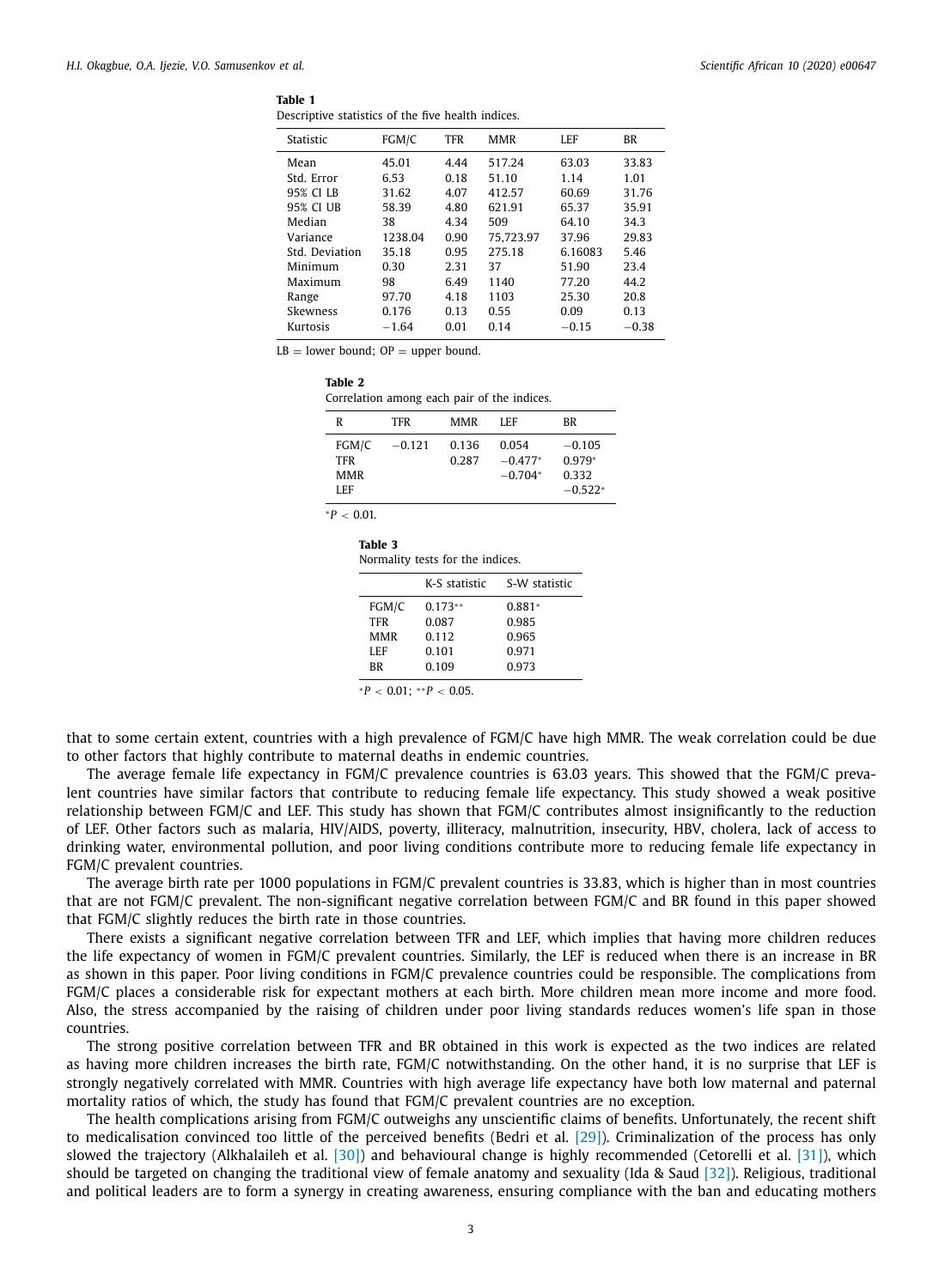<span id="page-3-0"></span>on the dangers of the procedure. Arming young females with adequate information is likely to achieve the generational break of transmission of the practice. Research suggests that daughters of cut mothers have high odds of being cut (Kandala et al. [\[33\]\)](#page-4-0). Awareness of the health implications, promotion of gender equality, behavioural, cultural, and religious change in female sexuality perception is highly recommended. The recommendation is based on the fact that the FGM/C practices continue despite its prohibition in several countries (Morhason-Bello et al. [\[34\]\)](#page-4-0). Reconstructive surgery for victims should be made affordable or subsidized by the respective Governments to accelerate their healing process after the painful exercise. Experts in sexual and maternal health should be trained to expertly handle cases of complications resulting from FGM/C practice.

The implications of this paper are as follows. First, FGM/C practices have not lead to a significant reduction of births or fertility rates in prevalent countries but have led to a slight increase in MMR. A target strategy towards eradicating the practice of FGM.C will help to reduce the MMR of the prevalent countries. Second, an effort is urgently needed to reduce the birth rate in the prevalent countries as a high birth rate reduces the LEF. Lastly, a campaign against FGM/C practice will improve maternal health, especially in prevalent countries.

#### **Research limitations**

The paper considered only 29 FGM/C prevalent countries. The result will undoubtedly change when FGM/C non prevalence countries are included. All result interpretations apply to the said countries only.

#### **Declaration of Competing Interest**

None declared.

## **Acknowledgement**

The assistance from Covenant University is appreciated.

# **Funding**

The research received no specific funding.

#### **Ethical approval**

Not applicable.

#### **Supplementary materials**

Supplementary material associated with this article can be found, in the online version, at [doi:10.1016/j.sciaf.2020.](https://doi.org/10.1016/j.sciaf.2020.e00647) e00647.

## **References**

- [1] [https://www.who.int/news-room/fact-sheets/detail/female-genital-mutilation;](https://www.who.int/news-room/fact-sheets/detail/female-genital-mutilation) Accessed 4 May, 2020.
- [2] J. [Ogah,](http://refhub.elsevier.com/S2468-2276(20)30383-5/sbref0002) O. [Kolawole,](http://refhub.elsevier.com/S2468-2276(20)30383-5/sbref0002) D [Awelimobor,](http://refhub.elsevier.com/S2468-2276(20)30383-5/sbref0002) High risk human papilloma virus (HPV) common among a cohort of women with female genital mutilation, Afr. Health Sci. 19 (4) (2019) 2985–2992.
- [3] P. [Millet,](http://refhub.elsevier.com/S2468-2276(20)30383-5/sbref0003) M. [Vinchant,](http://refhub.elsevier.com/S2468-2276(20)30383-5/sbref0003) S. [Sharifzadehgan,](http://refhub.elsevier.com/S2468-2276(20)30383-5/sbref0003) S. [Vieillefosse,](http://refhub.elsevier.com/S2468-2276(20)30383-5/sbref0003) G. [Hatem-Gantzer,](http://refhub.elsevier.com/S2468-2276(20)30383-5/sbref0003) X [Deffieux,](http://refhub.elsevier.com/S2468-2276(20)30383-5/sbref0003) Lower urinary tracts symptoms after female genital mutilation: a review, Progr. Urol. 29 (4) (2019) 209–215.
- [4] S. Al [Awar,](http://refhub.elsevier.com/S2468-2276(20)30383-5/sbref0004) M. [Al-Jefout,](http://refhub.elsevier.com/S2468-2276(20)30383-5/sbref0004) N. [Osman,](http://refhub.elsevier.com/S2468-2276(20)30383-5/sbref0004) Z. [Balayah,](http://refhub.elsevier.com/S2468-2276(20)30383-5/sbref0004) N. Al [Kindi,](http://refhub.elsevier.com/S2468-2276(20)30383-5/sbref0004) T [Ucenic,](http://refhub.elsevier.com/S2468-2276(20)30383-5/sbref0004) Prevalence, [knowledge,](http://refhub.elsevier.com/S2468-2276(20)30383-5/sbref0004) attitude and practices of female genital mutilation and cutting (FGM/C) among United Arab Emirates population, BMC Womens Health 20 (1) (2020) 79.
- [5] B. [Piroozi,](http://refhub.elsevier.com/S2468-2276(20)30383-5/sbref0005) C. [Alinia,](http://refhub.elsevier.com/S2468-2276(20)30383-5/sbref0005) H. [Safari,](http://refhub.elsevier.com/S2468-2276(20)30383-5/sbref0005) A. [Kazemi-Karyani,](http://refhub.elsevier.com/S2468-2276(20)30383-5/sbref0005) G. [Moradi,](http://refhub.elsevier.com/S2468-2276(20)30383-5/sbref0005) F. [Farhadifar,](http://refhub.elsevier.com/S2468-2276(20)30383-5/sbref0005) F. [Yousefi,](http://refhub.elsevier.com/S2468-2276(20)30383-5/sbref0005) A. Mohamadi [Bolbanabad,](http://refhub.elsevier.com/S2468-2276(20)30383-5/sbref0005) A [Azadnia,](http://refhub.elsevier.com/S2468-2276(20)30383-5/sbref0005) Effect of female genital mutilation on mental health: a case–control study, Euro. J. Contracep. Reprod. Health Care 25 (1) (2020) 33–36.
- [6] R. [Kawous,](http://refhub.elsevier.com/S2468-2276(20)30383-5/sbref0006) M.E.T.C. Van Den [Muijsenbergh,](http://refhub.elsevier.com/S2468-2276(20)30383-5/sbref0006) D. [Geraci,](http://refhub.elsevier.com/S2468-2276(20)30383-5/sbref0006) A. Van Der [Kwaak,](http://refhub.elsevier.com/S2468-2276(20)30383-5/sbref0006) E. [Leye,](http://refhub.elsevier.com/S2468-2276(20)30383-5/sbref0006) A. [Middelburg,](http://refhub.elsevier.com/S2468-2276(20)30383-5/sbref0006) L.E. [Ortensi,](http://refhub.elsevier.com/S2468-2276(20)30383-5/sbref0006) A [Burdorf,](http://refhub.elsevier.com/S2468-2276(20)30383-5/sbref0006) The prevalence and risk of female genital [mutilation/cutting](http://refhub.elsevier.com/S2468-2276(20)30383-5/sbref0006) among migrant women and girls in the Netherlands: an extrapolation method, PLoS ONE 15 (4) (2020) e0230919.
- [7] M. [Jordal,](http://refhub.elsevier.com/S2468-2276(20)30383-5/sbref0007) A. [Wahlberg,](http://refhub.elsevier.com/S2468-2276(20)30383-5/sbref0007) [Challenges](http://refhub.elsevier.com/S2468-2276(20)30383-5/sbref0007) in providing quality care for women with female genital cutting in Sweden a literature review, Sexual Reprod. Health 17 (2018) 91–96.
- [8] M.H. [Biglu,](http://refhub.elsevier.com/S2468-2276(20)30383-5/sbref0008) A. [Farnam,](http://refhub.elsevier.com/S2468-2276(20)30383-5/sbref0008) P. [Abotalebi,](http://refhub.elsevier.com/S2468-2276(20)30383-5/sbref0008) S. [Biglu,](http://refhub.elsevier.com/S2468-2276(20)30383-5/sbref0008) M [Ghavami,](http://refhub.elsevier.com/S2468-2276(20)30383-5/sbref0008) Effect of female genital [mutilation/cutting](http://refhub.elsevier.com/S2468-2276(20)30383-5/sbref0008) on sexual functions, Sexual Reprod. Health 10  $(2016)$  3-8.
- [9] N. Van [Eekert,](http://refhub.elsevier.com/S2468-2276(20)30383-5/sbref0009) E. [Leye,](http://refhub.elsevier.com/S2468-2276(20)30383-5/sbref0009) S Van de [Velde,](http://refhub.elsevier.com/S2468-2276(20)30383-5/sbref0009) The association between women's social position and the [medicalization](http://refhub.elsevier.com/S2468-2276(20)30383-5/sbref0009) of female genital cutting in Egypt, Int. Persp. Sexual Reprod. Health 44 (3) (2019) 101–109.
- [10] A. Arafa, A. Mostafa, E.S Eshak, Prevalence and risk factors of female genital mutilation in Egypt: a systematic review, Clin. Epidemiol. Glob. Health 8 (3) (2020) 850–857, doi[:10.1016/j.cegh.2020.02.012.](https://doi.org/10.1016/j.cegh.2020.02.012)
- [11] A.T.A. [Odukogbe,](http://refhub.elsevier.com/S2468-2276(20)30383-5/sbref0011) B.B. [Afolabi,](http://refhub.elsevier.com/S2468-2276(20)30383-5/sbref0011) O.O. [Bello,](http://refhub.elsevier.com/S2468-2276(20)30383-5/sbref0011) A.S [Adeyanju,](http://refhub.elsevier.com/S2468-2276(20)30383-5/sbref0011) Female genital [mutilation/cutting](http://refhub.elsevier.com/S2468-2276(20)30383-5/sbref0011) in Africa, Transl. Androl. Urol. 6 (2) (2017) 138–148.
- [12] [H.A.A.E.W.](http://refhub.elsevier.com/S2468-2276(20)30383-5/sbref0012) Ali, A.E. [Arafa,](http://refhub.elsevier.com/S2468-2276(20)30383-5/sbref0012) N.A. El Fattah Abd Allah [Shehata,](http://refhub.elsevier.com/S2468-2276(20)30383-5/sbref0012) A.S [Fahim, Prevalence](http://refhub.elsevier.com/S2468-2276(20)30383-5/sbref0012) of female circumcision among young women in Beni-Suef, Egypt: a cross-sectional study, J. Pediatr. Adolesc. Gynecol. 31 (6) (2018) 571–574.
- [13] E. [Sakeah,](http://refhub.elsevier.com/S2468-2276(20)30383-5/sbref0013) C. [Debpuur,](http://refhub.elsevier.com/S2468-2276(20)30383-5/sbref0013) A.R. [Oduro,](http://refhub.elsevier.com/S2468-2276(20)30383-5/sbref0013) P. [Welaga,](http://refhub.elsevier.com/S2468-2276(20)30383-5/sbref0013) R. [Aborigo,](http://refhub.elsevier.com/S2468-2276(20)30383-5/sbref0013) J.K. [Sakeah,](http://refhub.elsevier.com/S2468-2276(20)30383-5/sbref0013) C.A [Moyer,](http://refhub.elsevier.com/S2468-2276(20)30383-5/sbref0013) Prevalence and factors associated with female genital mutilation among women of [reproductive](http://refhub.elsevier.com/S2468-2276(20)30383-5/sbref0013) age in the Bawku municipality and Pusiga District of northern Ghana, BMC Womens Health 18 (1) (2018) 150.
- [14] T.O. [Ojo,](http://refhub.elsevier.com/S2468-2276(20)30383-5/sbref0014) M.Y. [Ijadunola,](http://refhub.elsevier.com/S2468-2276(20)30383-5/sbref0014) [Sociodemographic](http://refhub.elsevier.com/S2468-2276(20)30383-5/sbref0014) factors associated with female genital cutting among women of reproductive age in Nigeria, Eur. J. Contra Reprod. Health Care 22 (4) (2017) 274–279.